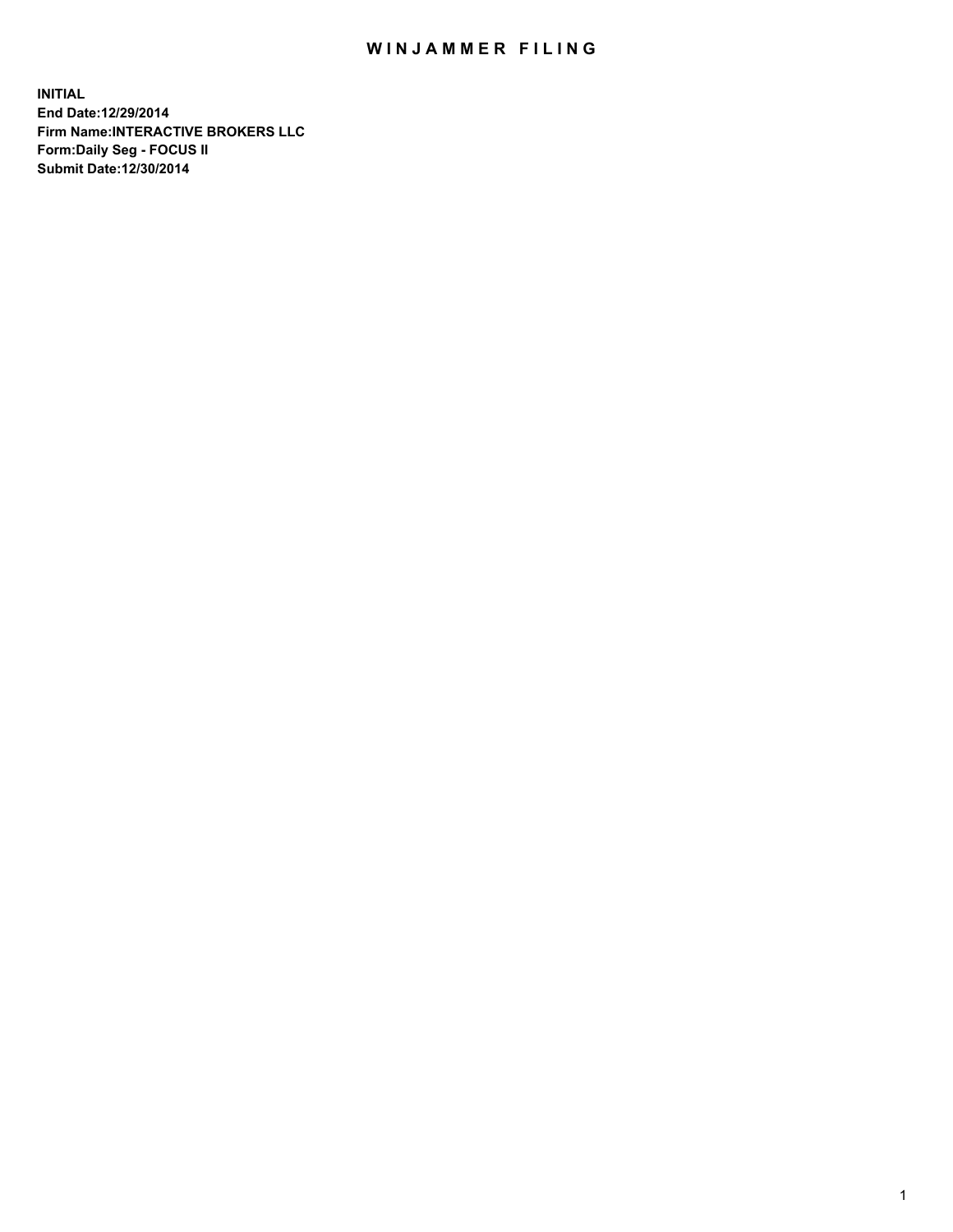## **INITIAL End Date:12/29/2014 Firm Name:INTERACTIVE BROKERS LLC Form:Daily Seg - FOCUS II Submit Date:12/30/2014 Daily Segregation - Cover Page**

| Name of Company<br><b>Contact Name</b><br><b>Contact Phone Number</b><br><b>Contact Email Address</b>                                                                                                                                                                                                                          | <b>INTERACTIVE BROKERS LLC</b><br><b>Michael Ellman</b><br>203-422-8926<br>mellman@interactivebrokers.co<br>$m$ |
|--------------------------------------------------------------------------------------------------------------------------------------------------------------------------------------------------------------------------------------------------------------------------------------------------------------------------------|-----------------------------------------------------------------------------------------------------------------|
| FCM's Customer Segregated Funds Residual Interest Target (choose one):<br>a. Minimum dollar amount: ; or<br>b. Minimum percentage of customer segregated funds required:% ; or<br>c. Dollar amount range between: and; or<br>d. Percentage range of customer segregated funds required between:% and%.                         | $\overline{\mathbf{0}}$<br>0<br>155,000,000 245,000,000<br>0 <sub>0</sub>                                       |
| FCM's Customer Secured Amount Funds Residual Interest Target (choose one):<br>a. Minimum dollar amount: ; or<br>b. Minimum percentage of customer secured funds required:% ; or<br>c. Dollar amount range between: and; or<br>d. Percentage range of customer secured funds required between:% and%.                           | $\overline{\mathbf{0}}$<br>0<br>80,000,000 120,000,000<br>0 <sub>0</sub>                                        |
| FCM's Cleared Swaps Customer Collateral Residual Interest Target (choose one):<br>a. Minimum dollar amount: ; or<br>b. Minimum percentage of cleared swaps customer collateral required:% ; or<br>c. Dollar amount range between: and; or<br>d. Percentage range of cleared swaps customer collateral required between:% and%. | $\overline{\mathbf{0}}$<br>$\underline{\mathbf{0}}$<br>0 <sub>0</sub><br>0 <sub>0</sub>                         |
| Current ANC:on<br><b>Broker Dealer Minimum</b><br>Debit/Deficit - CustomersCurrent AmountGross Amount<br>Domestic Debit/Deficit<br>Foreign Debit/Deficit                                                                                                                                                                       | 2,668,345,306 29-DEC-2014<br>290,972,492<br>5,667,654<br>5,060,4420                                             |
| Debit/Deficit - Non CustomersCurrent AmountGross Amount<br>Domestic Debit/Deficit<br>Foreign Debit/Deficit<br>Proprietary Profit/Loss<br>Domestic Profit/Loss<br>Foreign Profit/Loss                                                                                                                                           | 0 <sub>0</sub><br>0 <sub>0</sub><br>$\overline{\mathbf{0}}$<br>$\overline{\mathbf{0}}$                          |
| Proprietary Open Trade Equity<br>Domestic OTE<br>Foreign OTE<br><b>SPAN</b><br><b>Customer SPAN Calculation</b><br>Non-Customer SPAN Calcualation                                                                                                                                                                              | $\underline{\mathbf{0}}$<br><u>0</u><br>1,094,021,185                                                           |
| <b>Proprietary Capital Charges</b><br>Minimum Dollar Amount Requirement<br>Other NFA Dollar Amount Requirement                                                                                                                                                                                                                 | 28,715,009<br><u>0</u><br>20,000,000 [7465]<br>21,494,712 [7475]                                                |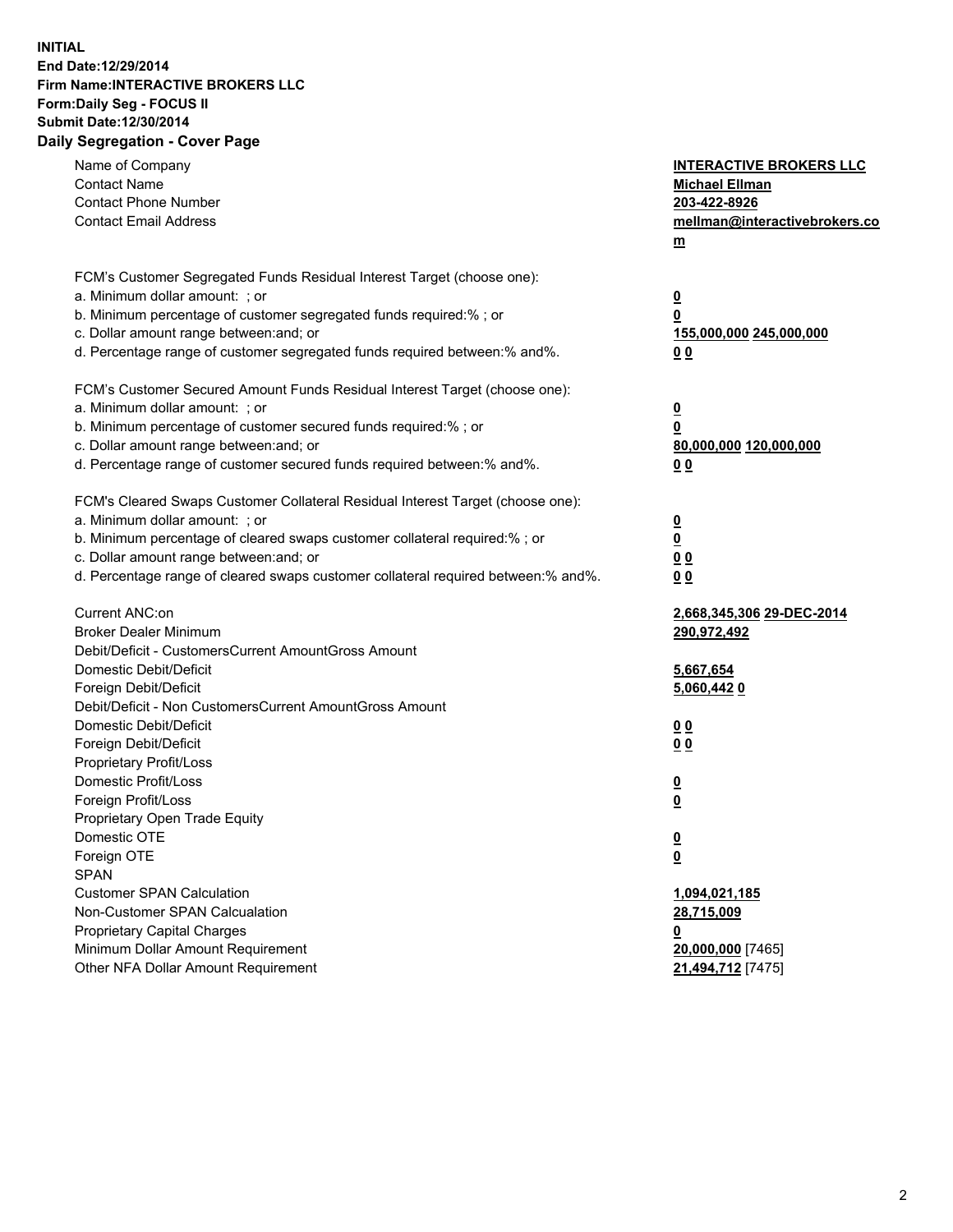## **INITIAL End Date:12/29/2014 Firm Name:INTERACTIVE BROKERS LLC Form:Daily Seg - FOCUS II Submit Date:12/30/2014 Daily Segregation - Secured Amounts**

|                | Daily Jegregation - Jeculed Aniounts                                                                       |                                   |
|----------------|------------------------------------------------------------------------------------------------------------|-----------------------------------|
|                | Foreign Futures and Foreign Options Secured Amounts                                                        |                                   |
|                | Amount required to be set aside pursuant to law, rule or regulation of a foreign                           | $0$ [7305]                        |
|                | government or a rule of a self-regulatory organization authorized thereunder                               |                                   |
| 1.             | Net ledger balance - Foreign Futures and Foreign Option Trading - All Customers                            |                                   |
|                | A. Cash                                                                                                    | 378,399,467 [7315]                |
|                | B. Securities (at market)                                                                                  | $0$ [7317]                        |
| 2.             | Net unrealized profit (loss) in open futures contracts traded on a foreign board of trade                  | 19,382,231 [7325]                 |
| 3.             | Exchange traded options                                                                                    |                                   |
|                | a. Market value of open option contracts purchased on a foreign board of trade                             | 168,495 [7335]                    |
|                | b. Market value of open contracts granted (sold) on a foreign board of trade                               | -43,985 [7337]                    |
| 4.             | Net equity (deficit) (add lines 1.2. and 3.)                                                               | 397,906,208 [7345]                |
| 5.             | Account liquidating to a deficit and account with a debit balances - gross amount                          | 5,060,442 [7351]                  |
|                | Less: amount offset by customer owned securities                                                           | 0 [7352] 5,060,442 [7354]         |
| 6.             | Amount required to be set aside as the secured amount - Net Liquidating Equity                             | 402,966,650 [7355]                |
|                | Method (add lines 4 and 5)                                                                                 |                                   |
| 7.             | Greater of amount required to be set aside pursuant to foreign jurisdiction (above) or line                | 402,966,650 [7360]                |
|                | 6.                                                                                                         |                                   |
|                | FUNDS DEPOSITED IN SEPARATE REGULATION 30.7 ACCOUNTS                                                       |                                   |
| 1 <sub>1</sub> | Cash in banks                                                                                              |                                   |
|                | A. Banks located in the United States                                                                      | 341,560,391 [7500]                |
|                | B. Other banks qualified under Regulation 30.7                                                             | 0 [7520] 341,560,391 [7530]       |
| 2.             | Securities                                                                                                 |                                   |
|                | A. In safekeeping with banks located in the United States                                                  | $0$ [7540]                        |
|                | B. In safekeeping with other banks qualified under Regulation 30.7                                         | 0 [7560] 0 [7570]                 |
| 3.             | Equities with registered futures commission merchants                                                      |                                   |
|                | A. Cash                                                                                                    | $0$ [7580]                        |
|                | <b>B.</b> Securities                                                                                       | $0$ [7590]                        |
|                | C. Unrealized gain (loss) on open futures contracts                                                        | $0$ [7600]                        |
|                | D. Value of long option contracts                                                                          | $0$ [7610]                        |
|                | E. Value of short option contracts                                                                         | 0 [7615] 0 [7620]                 |
| 4.             | Amounts held by clearing organizations of foreign boards of trade                                          |                                   |
|                | A. Cash                                                                                                    | $0$ [7640]                        |
|                | <b>B.</b> Securities                                                                                       | $0$ [7650]                        |
|                | C. Amount due to (from) clearing organization - daily variation                                            | $0$ [7660]                        |
|                | D. Value of long option contracts                                                                          | $0$ [7670]                        |
|                | E. Value of short option contracts                                                                         | 0 [7675] 0 [7680]                 |
| 5.             | Amounts held by members of foreign boards of trade                                                         |                                   |
|                | A. Cash                                                                                                    | 141,451,639 [7700]                |
|                | <b>B.</b> Securities                                                                                       | $0$ [7710]                        |
|                | C. Unrealized gain (loss) on open futures contracts                                                        | 20,984,540 [7720]                 |
|                | D. Value of long option contracts                                                                          | 168,503 [7730]                    |
|                | E. Value of short option contracts                                                                         | -43,987 [7735] 162,560,695 [7740] |
| 6.             | Amounts with other depositories designated by a foreign board of trade                                     | $0$ [7760]                        |
| 7.             | Segregated funds on hand                                                                                   | $0$ [7765]                        |
| 8.             | Total funds in separate section 30.7 accounts                                                              | 504,121,086 [7770]                |
| 9.             | Excess (deficiency) Set Aside for Secured Amount (subtract line 7 Secured Statement<br>Page 1 from Line 8) | 101,154,436 [7380]                |
| 10.            | Management Target Amount for Excess funds in separate section 30.7 accounts                                | 80,000,000 [7780]                 |
| 11.            | Excess (deficiency) funds in separate 30.7 accounts over (under) Management Target                         | 21,154,436 [7785]                 |
|                |                                                                                                            |                                   |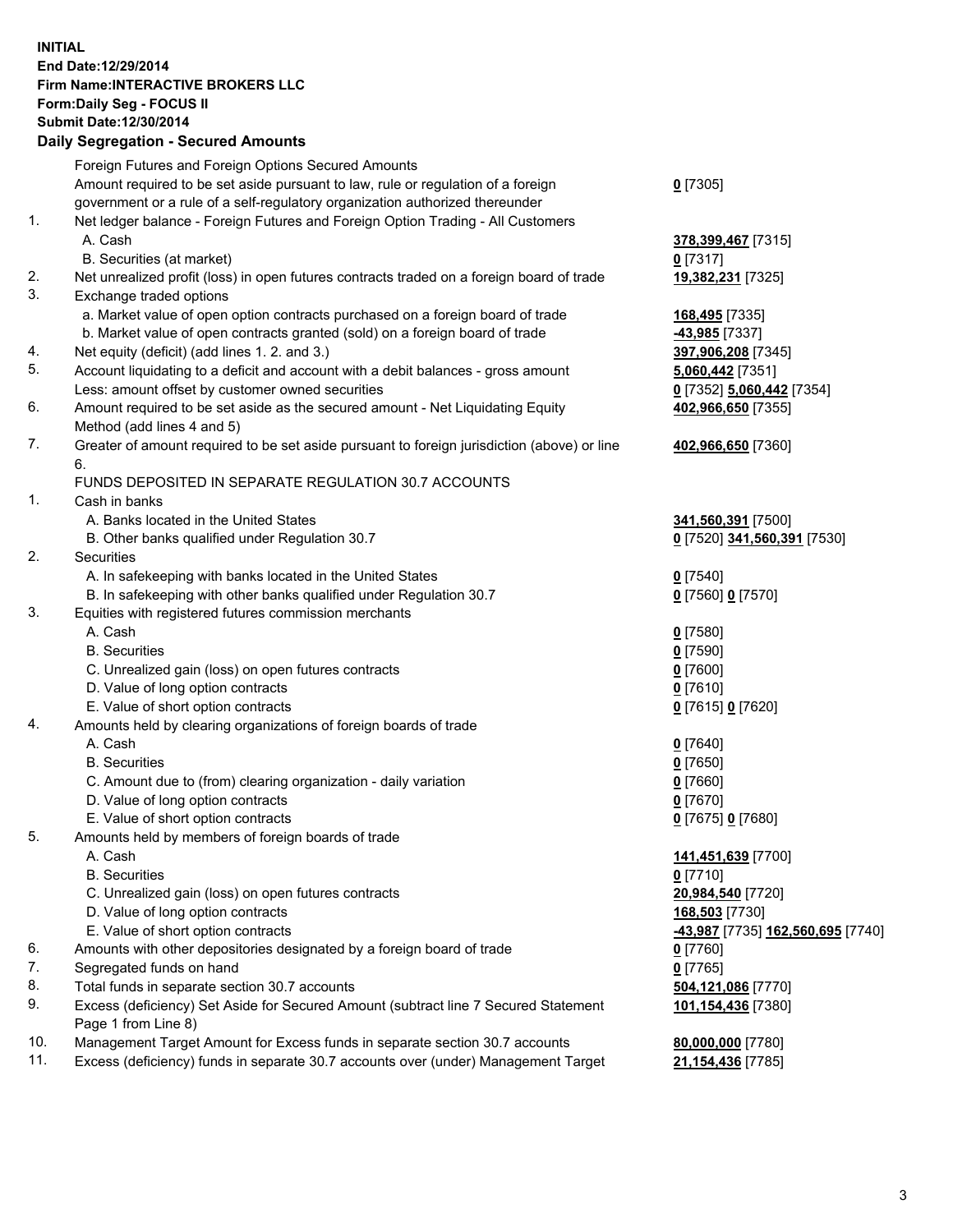**INITIAL End Date:12/29/2014 Firm Name:INTERACTIVE BROKERS LLC Form:Daily Seg - FOCUS II Submit Date:12/30/2014 Daily Segregation - Segregation Statement** SEGREGATION REQUIREMENTS(Section 4d(2) of the CEAct) 1. Net ledger balance A. Cash **2,382,009,135** [7010] B. Securities (at market) **0** [7020] 2. Net unrealized profit (loss) in open futures contracts traded on a contract market **-8,438,962** [7030] 3. Exchange traded options A. Add market value of open option contracts purchased on a contract market **125,527,744** [7032] B. Deduct market value of open option contracts granted (sold) on a contract market **-199,700,701** [7033] 4. Net equity (deficit) (add lines 1, 2 and 3) **2,299,397,216** [7040] 5. Accounts liquidating to a deficit and accounts with debit balances - gross amount **5,667,654** [7045] Less: amount offset by customer securities **0** [7047] **5,667,654** [7050] 6. Amount required to be segregated (add lines 4 and 5) **2,305,064,870** [7060] FUNDS IN SEGREGATED ACCOUNTS 7. Deposited in segregated funds bank accounts A. Cash **426,624,606** [7070] B. Securities representing investments of customers' funds (at market) **1,141,582,078** [7080] C. Securities held for particular customers or option customers in lieu of cash (at market) **0** [7090] 8. Margins on deposit with derivatives clearing organizations of contract markets A. Cash **22,098,099** [7100] B. Securities representing investments of customers' funds (at market) **84,939,395** [7110] C. Securities held for particular customers or option customers in lieu of cash (at market) **0** [7120] 9. Net settlement from (to) derivatives clearing organizations of contract markets **-910,545** [7130] 10. Exchange traded options A. Value of open long option contracts **999,838** [7132] B. Value of open short option contracts **-12,235,022** [7133] 11. Net equities with other FCMs A. Net liquidating equity **-39,678,053** [7140] B. Securities representing investments of customers' funds (at market) **914,995,360** [7160] C. Securities held for particular customers or option customers in lieu of cash (at market) **0** [7170] 12. Segregated funds on hand **0** [7150] 13. Total amount in segregation (add lines 7 through 12) **2,538,415,756** [7180] 14. Excess (deficiency) funds in segregation (subtract line 6 from line 13) **233,350,886** [7190] 15. Management Target Amount for Excess funds in segregation **155,000,000** [7194]

16. Excess (deficiency) funds in segregation over (under) Management Target Amount Excess

**78,350,886** [7198]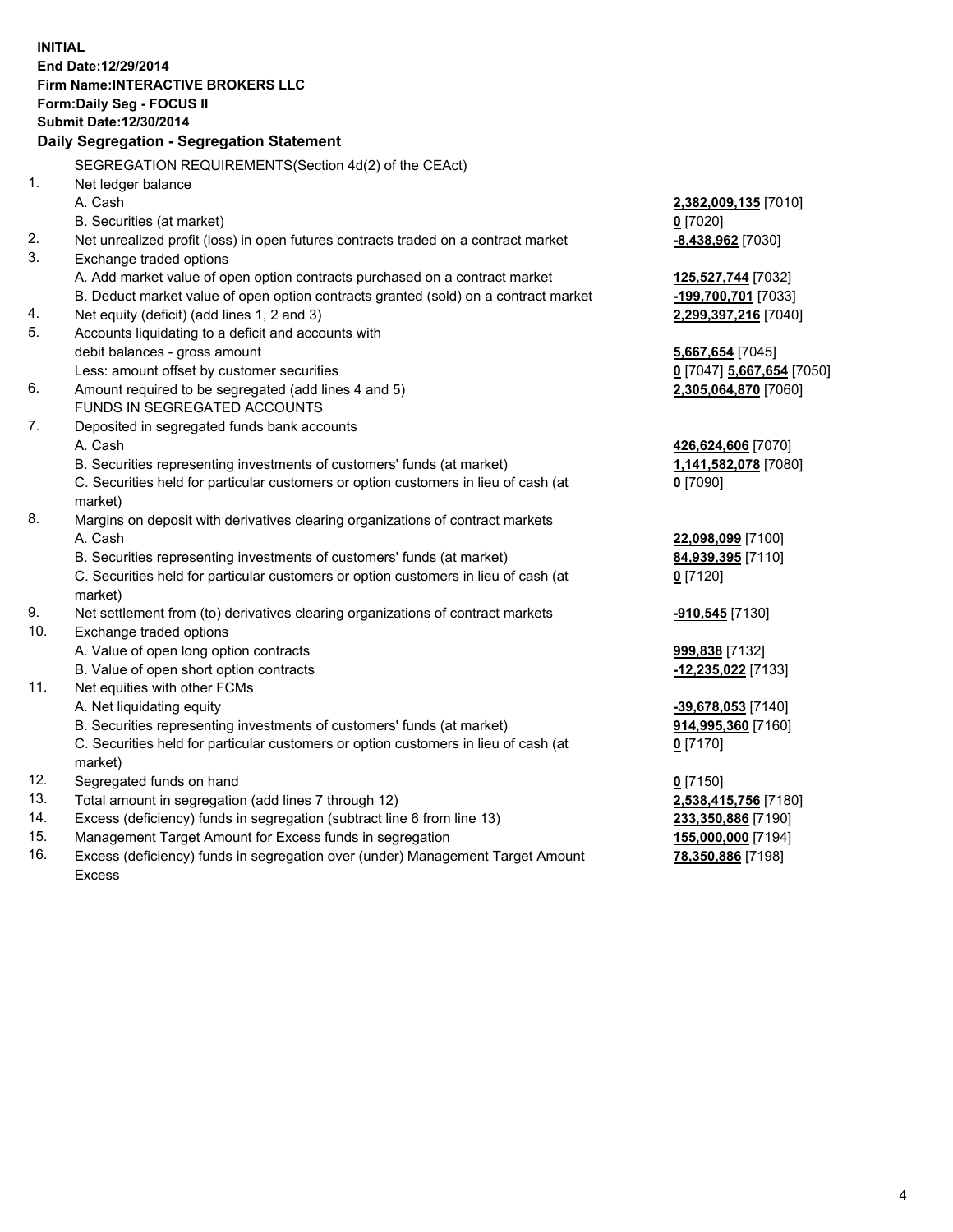## **INITIAL End Date:12/29/2014 Firm Name:INTERACTIVE BROKERS LLC Form:Daily Seg - FOCUS II Submit Date:12/30/2014 Daily Segregation - Supplemental**

| $\blacksquare$           | Total gross margin deficiencies - Segregated Funds Origin                              | 44,718 [9100]   |
|--------------------------|----------------------------------------------------------------------------------------|-----------------|
| $\blacksquare$           | Total gross margin deficiencies - Secured Funds Origin                                 | 38,003 [9101]   |
| $\blacksquare$           | Total gross margin deficiencies - Cleared Swaps Customer Collateral Funds Origin       | $0$ [9102]      |
| $\blacksquare$           | Total gross margin deficiencies - Noncustomer and Proprietary Accounts Origin          | $0$ [9103]      |
| $\blacksquare$           | Total number of accounts contributing to total gross margin deficiencies - Segregated  | <b>7</b> [9104] |
|                          | Funds Origin                                                                           |                 |
| $\blacksquare$           | Total number of accounts contributing to total gross margin deficiencies - Secured     | 4 [9105]        |
|                          | Funds Origin                                                                           |                 |
| $\blacksquare$           | Total number of accounts contributing to the total gross margin deficiencies - Cleared | $0$ [9106]      |
|                          | Swaps Customer Collateral Funds Origin                                                 |                 |
| $\blacksquare$           | Total number of accounts contributing to the total gross margin deficiencies -         | $0$ [9107]      |
|                          | Noncustomer and Proprietary Accounts Origin                                            |                 |
| $\overline{\phantom{a}}$ | Upload a copy of the firm's daily margin report the FCM uses to issue margin calls     |                 |
|                          | which corresponds with the reporting date.                                             |                 |

12.29.2014 Commodity Margin Deficiency Report.xls